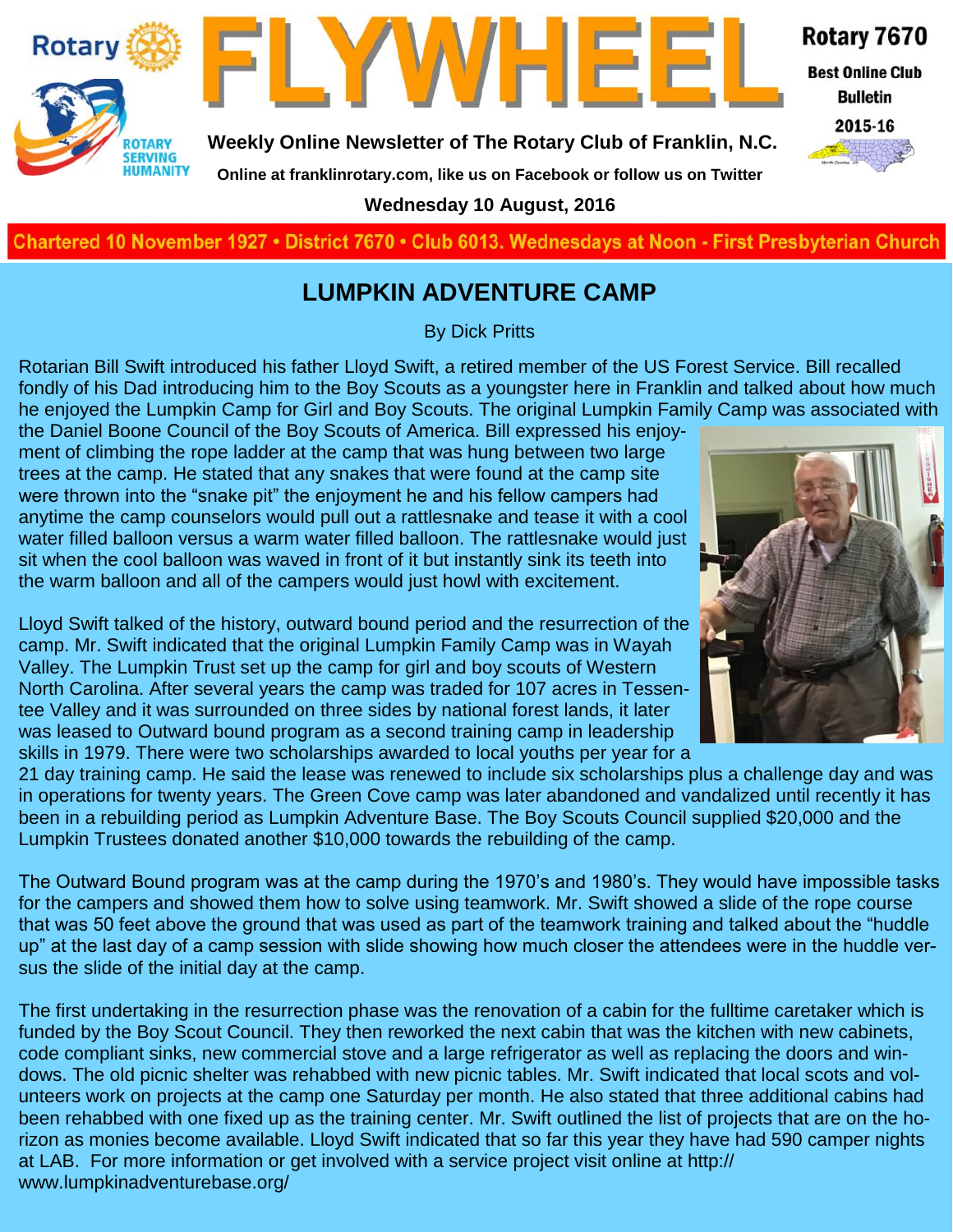



**Weekly Online Newsletter of The Rotary Club of Franklin, N.C. Online at franklinrotary.com, like us on Facebook or follow us on Twitter Wednesday 10 August, 2016**

**Charted November 29, 1927 • District 7670 • Club 6013 Wednesdays at Noon - First Presbyterian Church**

## **Let's Bring Um In!**

On Wednesday membership co-chair Paul Garner expanded on District Membership Chair John Yermack's new member brick idea. Paul brought several bricks to hand out to folks encouraging them to bring a guest to lunch and find out what Rotary is all about. Those members can pass the bricks on to others encouraging all to bring in a new



Rotary 7670

**Best Online Club Bulletin** 2015-16

member. Remember it's the responsibility of all of us to bring in a new member.

## **Lee is Official!**

On Wednesday past president and current chair of the club's BREW fellowship Nancie Wil-

son presented Lee Berger with her official BREW membership pin! Congrats Lee!



## **Board Meeting This Tuesday!**

Just a reminder again our club's board meeting for August will be held at Lazy Hiker this coming Tuesday August 16th 530p. Officers and board members please plan on attending the meeting as we have our general business and other items to approve. This is a great way to make up if you have missed a meeting.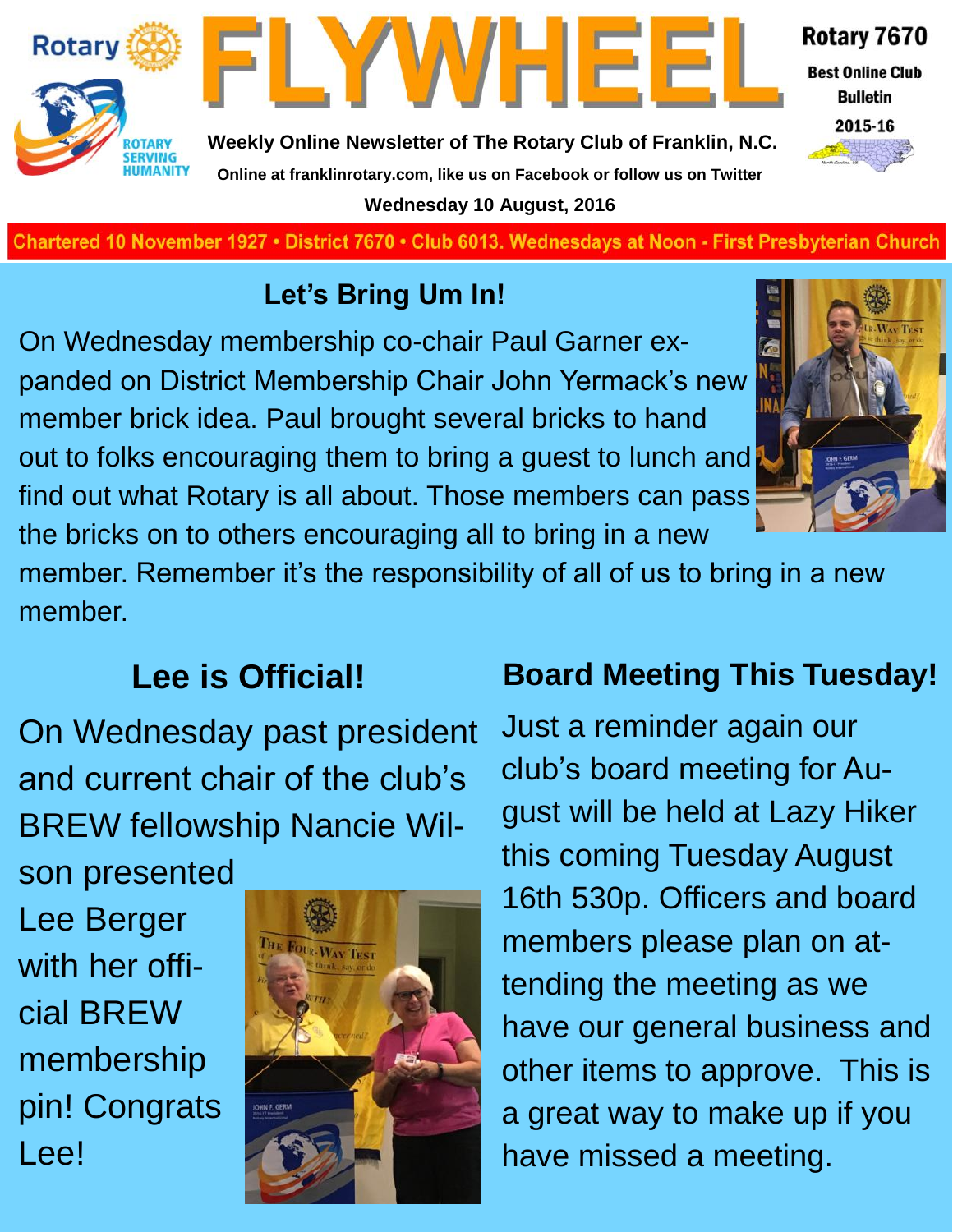



Rotary 7670

**Best Online Club Bulletin** 



**Weekly Online Newsletter of The Rotary Club of Franklin, N.C. Online at franklinrotary.com, like us on Facebook or follow us on Twitter**

**Wednesday 10 August, 2016**

**Charted November 29, 1927 • District 7670 • Club 6013 Wednesdays at Noon - First Presbyterian Church**

## **Notes From the Top**

When I became president in July, I was looking for a way to write an article each week, I thought, why not "From the Top". This was never intended to represent that I was at the top, rather it was my way of trying to look down and see the BIG PICTURE. Kind of like standing at the top of Wayah Fire Tower or Albert Fire Tower. It gives you a completely different perspective, which is what I wanted to see.



Well, today watching Paul Garner come into the meeting with a friend and then challenging 5 lucky folks to bring a friend and introduce them to Rotary. He didn't say, and John Yermack last week did not say Paul had to wait to bring in a new member, no it was to challenge us to bring folks to Rotary to show them what we do and who we are. This is membership month and the 'brick' is a tangible reminder that the weight is on all of our shoulders to introduce new people to Rotary. The best way to do that is to let them see and be at a meeting, without the pressure of feeling like they have to join. I believe that our example will bring in new members through the 'brick' project.

Those of you who were given a brick this week, take the extra effort to invite someone to our meeting! When you do bring someone, hand that brick to another member. Paul is right, this project will succeed if each Rotarian goes the extra mile and invites a person to our club to see what we do.

Looking at this FROM THE TOP, I see a tall stack of bricks and out of that stack, I see a few new members that realize what we do and want to be a part.

Thank each one of you for being part of our GREAT club. SERVING HUMAN-ITY!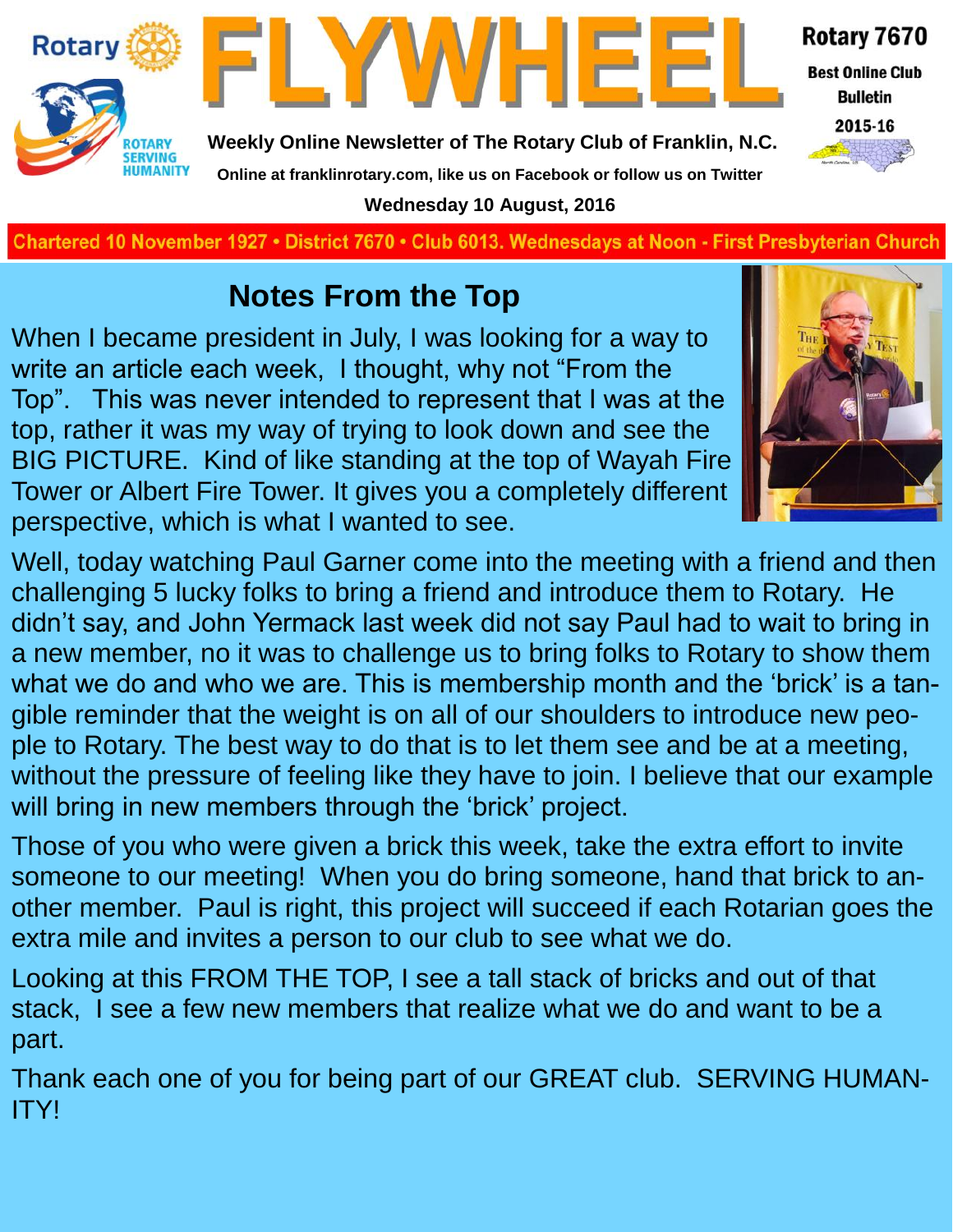

**Best Online Club Bulletin** 

2015-16



**Weekly Online Newsletter of The Rotary Club of Franklin, N.C. Online at franklinrotary.com, like us on Facebook or follow us on Twitter Wednesday 10 August, 2016**

FLYWHEE

**Charted November 29, 1927 • District 7670 • Club 6013 Wednesdays at Noon - First Presbyterian Church**

#### **You Still have a Good Opportunity to a LOW Registration Fee for the 2017 RI Convention in Atlanta**

This is a once in a lifetime opportunity. Cost of registration has gone up a little bit but you can still register for **ONLY \$340** until December15) Here's the link for registering for the convention…[www.riconvention.org/en/atlanta](http://www.riconvention.org/en/atlanta) **Also you need to hurry because hotel rooms in Atlanta are booking Fast!!!! Here is some additional incentives for registering NOW!…** You can still get \$65 re-imbursement AND earn a PHF for your club by registering the highest percentage of Rotarians in your club category size for the International Convention in Atlanta June 10-14, 2017 AND a PHF for registering the highest percentage of Rotarians in your club

category size for the Young Leaders and District Conference in Hickory April 28-30, 2017!!

## **More of Fred's Funnies…**

\*A rubber-band pistol was confiscated from an algebra

class, because it was a weapon of math disruption.

\*No matter how much you push the envelope, it'll still be stationery.

\*A dog gave birth to puppies near the road and was cited for littering.





For those of you in the BREW Fellowship or if you are interested in joining, please plan to attend the next BREW Fellowship Meeting Thursday Aug. 18th at Lazy Hiker. 530p. See you there!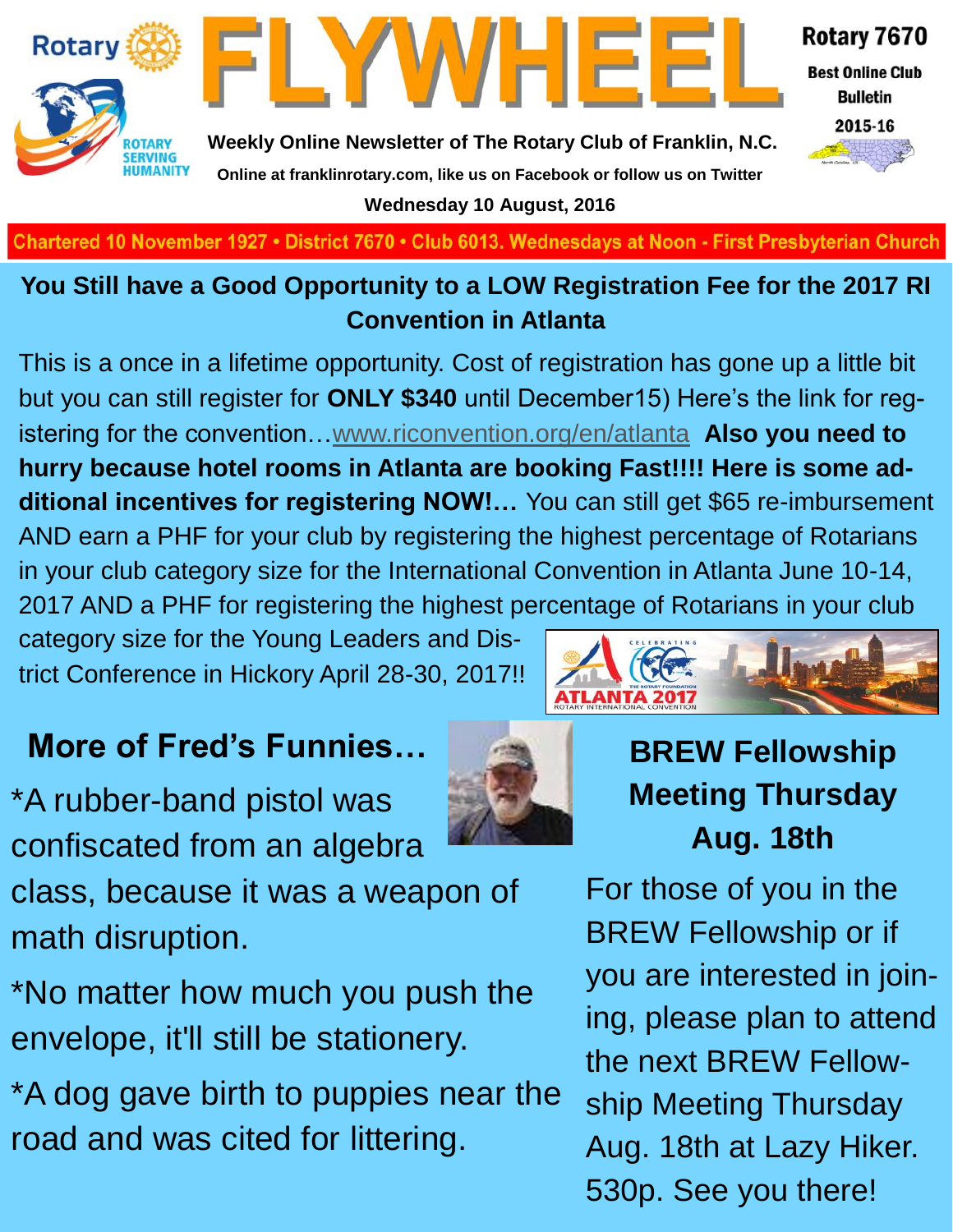

FLYWHEE

Rotary 7670

**Best Online Club Bulletin** 

2015-16

#### **Weekly Online Newsletter of The Rotary Club of Franklin, N.C. Online at franklinrotary.com, like us on Facebook or follow us on Twitter Wednesday 10 August, 2016**

**Charted November 29, 1927 • District 7670 • Club 6013 Wednesdays at Noon - First Presbyterian Church**

**If Need help Using DacDb heres some instructions….**

DacDb is our district data base and is a key source of communication or information gathering amongst our district. If you are in need of help getting on to DacDb here are some steps to take..

\*go to club website franklinrotary.com

\*click on district website link at top of the page

\*click on the link to rotary7670.org

\*click "login" at top right

\*enter your email address in the user name field then your RI number as password (on Rotarian Magazine label)

\*then enter club number "6013" underneath password

\*click "My Club" in the top menu and you are in.

Any questions please see PDG Dennis or Patsy

## **Inbound Student Here Soon!**

Beatrice who like to be called "B" will come to Franklin middle of this month for the 2016—2017 school year. We are looking forward to having Beatrice join us for as many Rotary meetings as her schedule allows. **We do need some help with welcoming her to the new school year here and transportation to events, etc. If you are interested please see President Lenny!** 



#### **Rotary Direct!**

Foundation co-chair Mike Norris stressed the importance and ease of contributing to

the foundation through Rotary Direct. Go to rotary.org or see Mike if you would like to contribute through direct now!



**Rotary** Club Of Franklin

## **Rotary Service 8/17**

Greeter: Janet Greene Prayer/Pledge: TBA